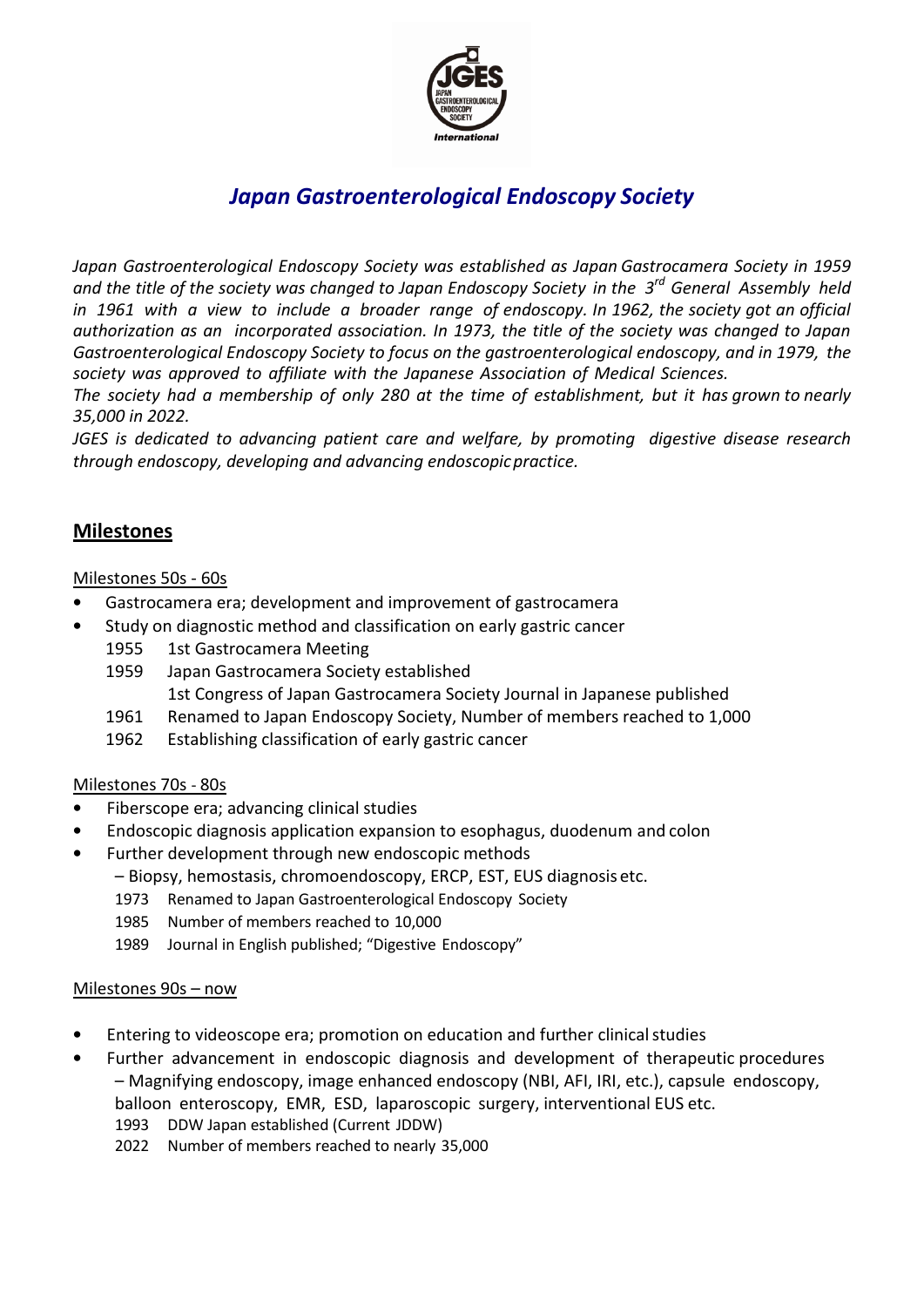

## **JGES Presidents**







Sadataka Tasaka 1959-1981 Takao Sakita 1981-1997 Hirohumi Niwa 1997-2009 Michio Kaminishi 2009-2013



Hisao Tajiri 2013-2019 Haruhiro Inoue 2019-2022 Shinji Tanaka 2022-



## **JGES International Membership**

JGES welcomes doctors outside Japan to become JGES Members.

International Membership Benefits Include:

- Online access to JGES official English journal "Digestive Endoscopy"
- Priority registration to Hands-on courses organized by JGES with discount (half-price) registration
- Discount (half-price) registration at the Congresses of Japan Gastroenterological Endoscopy Society
- Receive information on endoscopy live demonstration courses in Japan

For details, visit our website→ <https://www.jges.net/english/membership>